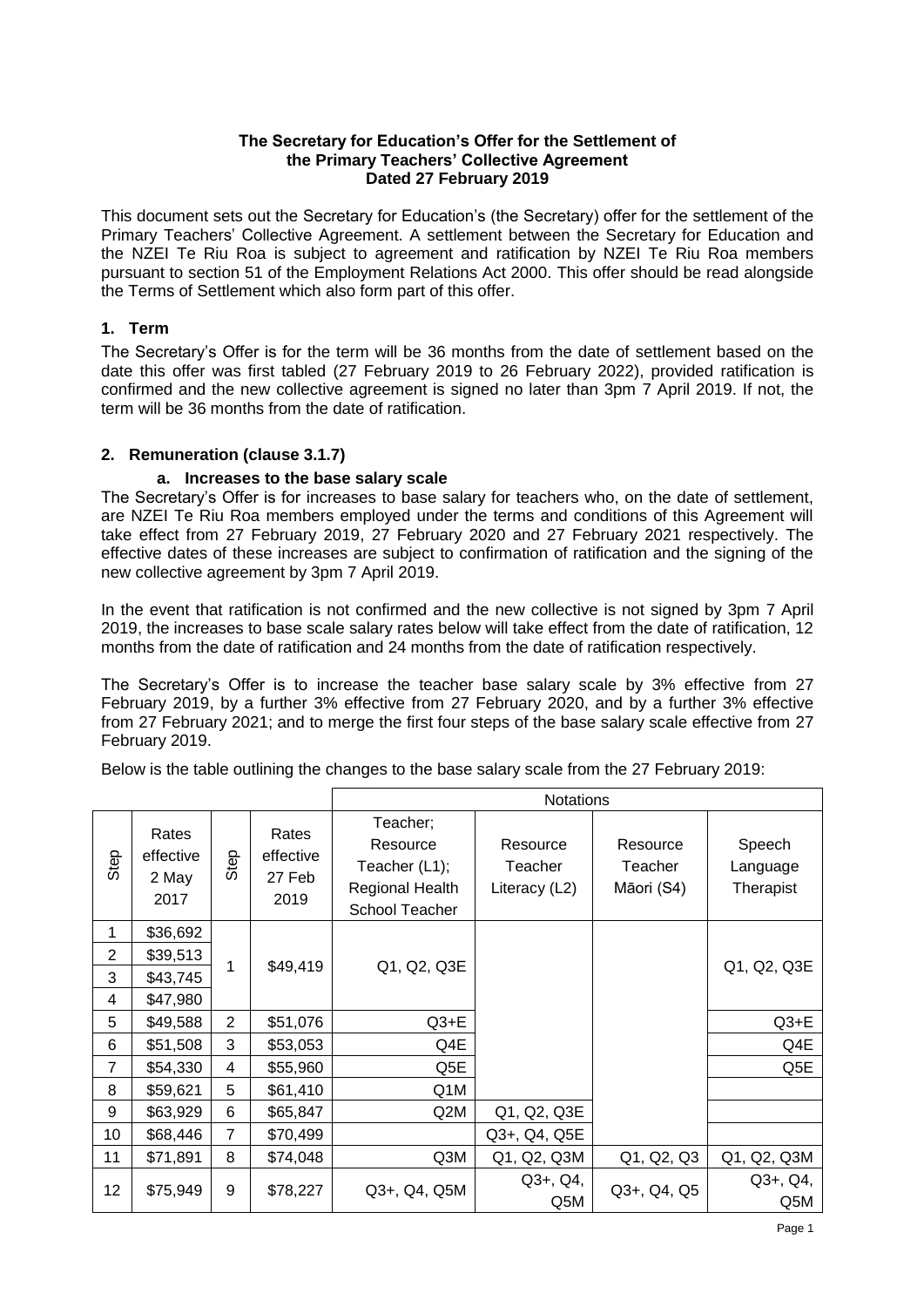Resource Teacher Māori (S4) will receive one unit upon appointment. After 12 months continuous service in the role the teacher will receive an additional unit to a total of two units.

Speech Language Therapists who have 12 months continuous service on the applicable salary qualification maximum step will receive one unit.

### **b. Qualification Maxima for Q3+ Q4 and Q5**

The Secretary's Offer is that from 27 February 2020 a new step will be added to the base scale, increasing the Q3+, Q4 and Q5 max steps one step accordingly from step 9 to step 10.

Teachers, who as at 27 February 2020 have been on their qualification maximum step (Q1, Q2 or Q3) for at least 12 months will receive a salary increment of one step on that date. This date will become the teacher's anniversary date for pay progression purposes and a teacher will be entitled to progress to the next step as per clause 3.4, and subject to their applicable qualification maximum step provided in clause 3.3.

Below is the table outlining the changes to the base salary scale from the 27 February 2020:

|                |                                      |                |                                      | <b>Notations</b>                                                           |                                      |                                   |                                 |
|----------------|--------------------------------------|----------------|--------------------------------------|----------------------------------------------------------------------------|--------------------------------------|-----------------------------------|---------------------------------|
| <b>Step</b>    | Rates<br>effective<br>27 Feb<br>2019 | Step           | Rates<br>effective<br>27 Feb<br>2020 | Teacher;<br>Resource<br>Teacher (L1);<br>Regional Health<br>School Teacher | Resource<br>Teacher<br>Literacy (L2) | Resource<br>Teacher<br>Māori (S4) | Speech<br>Language<br>Therapist |
| 1              | \$49,419                             | 1              | \$50,902                             | Q1, Q2, Q3E                                                                |                                      |                                   | Q1, Q2,<br>Q3E                  |
| $\overline{2}$ | \$51,076                             | $\overline{2}$ | \$52,608                             | $Q3+E$                                                                     |                                      |                                   | $Q3+E$                          |
| 3              | \$53,053                             | 3              | \$54,645                             | Q4E                                                                        |                                      |                                   | Q4E                             |
| 4              | \$55,960                             | 4              | \$57,639                             | Q5E                                                                        |                                      |                                   | Q5E                             |
| 5              | \$61,410                             | 5              | \$63,252                             | Q1M                                                                        |                                      |                                   |                                 |
| 6              | \$65,847                             | 6              | \$67,822                             | Q2M                                                                        | Q1, Q2,<br>Q3E                       |                                   |                                 |
| $\overline{7}$ | \$70,499                             | $\overline{7}$ | \$72,614                             |                                                                            | $Q3+$ , $Q4$ ,<br>Q5E                |                                   |                                 |
| 8              | \$74,048                             | 8              | \$76,269                             | Q3M                                                                        | Q1, Q2,<br>Q3M                       | Q1, Q2, Q3                        | Q1, Q2,<br>Q3M                  |
| 9              | \$78,227                             | 9              | \$80,574                             |                                                                            |                                      |                                   |                                 |
|                |                                      | 10             | \$82,922                             | Q3+, Q4, Q5M                                                               | $Q3+$ , $Q4$ ,<br>Q5M                | $Q3+$ , $Q4$ ,<br>Q <sub>5</sub>  | $Q3+$ , $Q4$ ,<br>Q5M           |

Resource Teacher Māori (S4) will receive one unit upon appointment. After 12 months continuous service in the role the teacher will receive an additional unit to a total of two units.

Speech Language Therapists who have 12 months continuous service on the applicable salary qualification maximum step will receive one unit.

#### **c. Qualification Maxima for Q1, Q2 and Q3**

The Secretary's Offer is that from 27 February 2021 the Q1 max step will move from step 5 to step 9, the Q2 max step will move from step 6 to step 9 and Q3 max step move from step 8 to step 9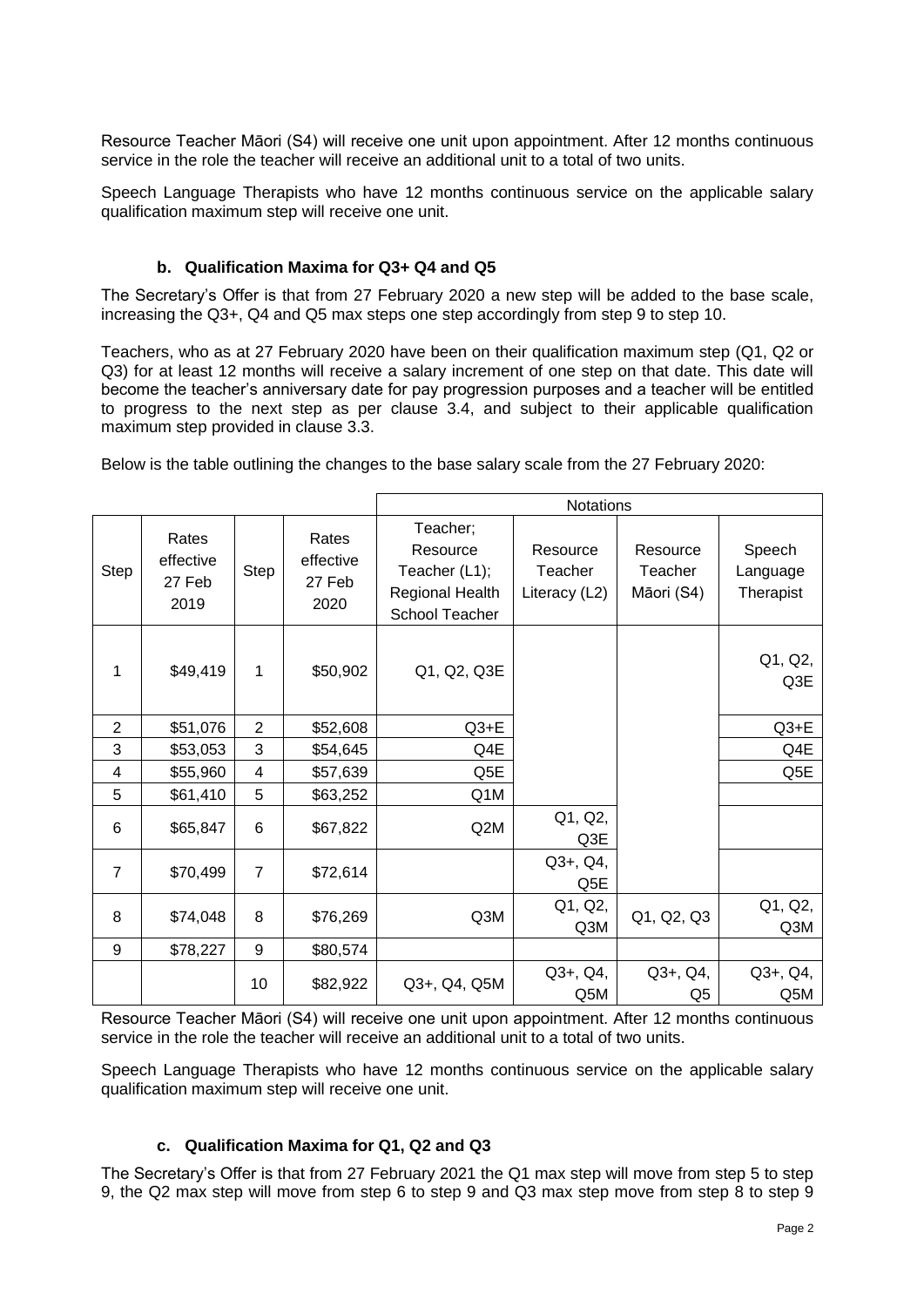from step 8 to step 9. Thereby from 27 February 2021 the qualification maxima for Q1, Q2 and Q3 will be step 9.

Teachers, who as at 27 February 2021 have been on their qualification maximum step for at least 12 months will receive a salary increment of one step on that date. This date will become the teacher's anniversary date for pay progression purposes and a teacher will be entitled to progress to the next step as per clause 3.4, and subject to their applicable qualification maximum step provided in clause 3.3.

Below is the table outlining the changes to the base salary scale from the 27 February 2021:

|                |                                              |                                           | Notations effective from 27 February 2021                                      |                                      |                                   |                                 |
|----------------|----------------------------------------------|-------------------------------------------|--------------------------------------------------------------------------------|--------------------------------------|-----------------------------------|---------------------------------|
| <b>Step</b>    | Rates<br>effective<br>27<br>February<br>2020 | Rates<br>effective 27<br>February<br>2021 | Teacher; Resource<br>Teacher (L1);<br>Regional Health<br><b>School Teacher</b> | Resource<br>Teacher<br>Literacy (L2) | Resource<br>Teacher<br>Māori (S4) | Speech<br>Language<br>Therapist |
| 1              | \$50,902                                     | \$52,429                                  | Q1, Q2, Q3E                                                                    |                                      |                                   | Q1, Q2, Q3E                     |
| $\overline{2}$ | \$52,608                                     | \$54,186                                  | $Q3+E$                                                                         |                                      |                                   | $Q3+E$                          |
| 3              | \$54,645                                     | \$56,284                                  | Q4E                                                                            |                                      |                                   | Q4E                             |
| 4              | \$57,639                                     | \$59,368                                  | Q5E                                                                            |                                      |                                   | Q5E                             |
| 5              | \$63,252                                     | \$65,149                                  |                                                                                |                                      |                                   |                                 |
| 6              | \$67,822                                     | \$69,857                                  |                                                                                | Q1, Q2, Q3E                          |                                   |                                 |
| $\overline{7}$ | \$72,614                                     | \$74,793                                  |                                                                                | $Q3+$ , $Q4$ ,<br>Q5E                |                                   |                                 |
| 8              | \$76,269                                     | \$78,557                                  |                                                                                |                                      |                                   |                                 |
| 9              | \$80,574                                     | \$82,992                                  | Q1, Q2, Q3M                                                                    | Q1, Q2, Q3M                          | Q1, Q2, Q3                        | Q1, Q2, Q3M                     |
| 10             | \$82,922                                     | \$85,481                                  | Q3+, Q4, Q5M                                                                   | $Q3+$ , $Q4$ ,<br>Q5M                | Q3+, Q4, Q5                       | $Q3+$ , $Q4$ ,<br>Q5M           |

Resource Teacher Māori (S4) will receive one unit upon appointment. After 12 months continuous service in the role the teacher will receive an additional unit to a total of two units.

Speech Language Therapists who have 12 months continuous service on the applicable salary qualification maximum step will receive one unit.

#### **d. Transitional arrangements**

The Secretary's Offer is for transitional arrangements and consequential changes to the Primary Teachers' Collective Agreement needed to incorporate the changes to the base salary scale to be agreed by the parties prior to ratification.

#### **e. Untrained Employees**

The Secretary's Offer is to increase the entry salary rate and the maximum salary rate for untrained employees in clause 3.3.2 as follows:

| Step    | Current  | Rate effective   | Rate effective   | Rate effective   |
|---------|----------|------------------|------------------|------------------|
|         |          | 27 February 2019 | 27 February 2020 | 27 February 2021 |
| Entry   | \$32,456 | \$33,430         | \$34.433         | \$35,466         |
| Maximum | \$33,868 | \$34.884         | \$35,931         | \$37,008         |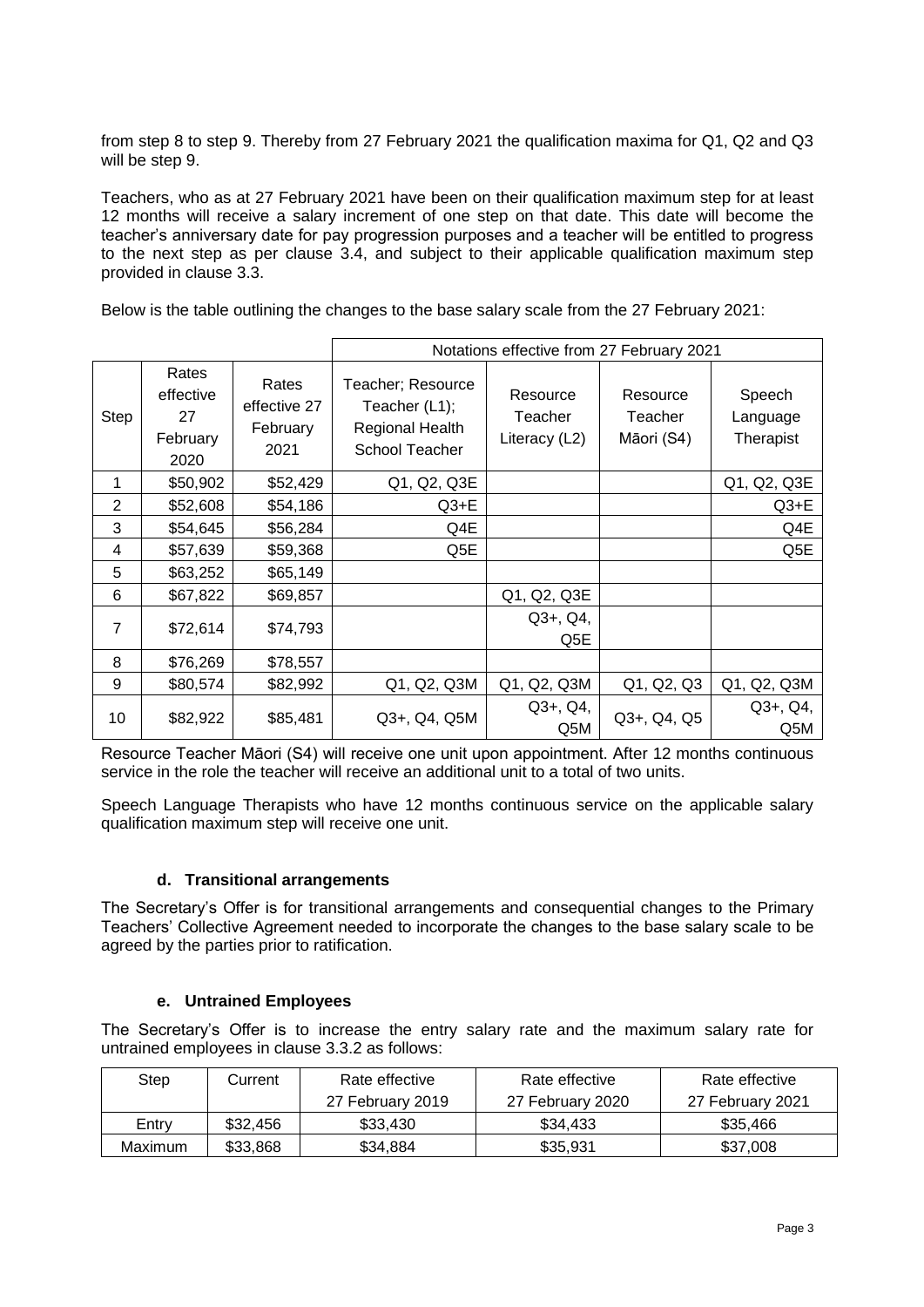### **3. Resource Teachers (clause 3.3.4)**

The Secretary's Offer is to include wording to ensure payment of the additional unit upon appointment to resource teachers is limited to one additional unit per person, paid at the substantive rate from the start of the 2019 school year. See wording attached in Annex 1.

### **4. Approaches to Remuneration Comparability**

The Secretary's Offer is to renew sub clause 3.1.5, approaches to remuneration comparability, for the term of the new collective agreement.

The Secretary's Offer is that the following note will be included in the Terms of Settlement *Note for Terms of Settlement*

*The parties have discussed and agreed what comparability under clause 3.1 means as part of these negotiations to renew the Primary Teachers' Collective Agreement. In this (2019-2022) settlement the parties have maintained remuneration comparability through the combination of agreed remuneration increases of 3% per annum to the base scale for trained teachers in 2019, 2020 and 2021, merging the first four steps of the base scale in 2019, adding a step to the base scale which will be the new maximum step for Q3+, Q4 and Q5 qualification groups in 2020, and moving the Q1, Q2 and Q3 to the same maximum step on the base scale, step 9 which is the new penultimate step in 2021.*

### **5. Career Framework**

The Secretary's Offer is to update the PPCA/PTCA Career Framework Development Terms of Reference to reflect the interdependency with the development of the Education Workforce Strategy and milestones for continued work during the term of the renewed agreement. The parties will agree changes to the Terms of Reference following the ratification of the collective agreement.

#### **6. Mentor Teacher Allowance (clause 3.27)**

The Secretary's Offer is to reframe the tutor teacher allowance to mentor teacher allowance from the date the collective agreement is signed, and extend the circumstances when a teacher can be designated as a mentor teacher, to better align the resourcing time allowances allocated to schools currently to the payment of the mentor teacher allowance. See wording attached in Annex 1.

#### **7. Kāhui Ako Leadership Role (clause 3.33)**

The Secretary's Offer is to introduce a clause to enable teachers appointed to the Kāhui Ako Leadership role, by agreement of the Secretary for Education, to access the relevant provisions of the *Primary Principals' Collective Agreement,* aligning provisions across the sector. See wording attached in Annex 1.

#### **8. Parental Leave (clause 4.5)**

The Secretary's Offer is to amend the parental leave provisions and Parental Grant payment to reflect gender neutral language. See wording attached in Annex 1.

#### **9. Isolation Allowance (clause 3.15)**

The Secretary's Offer is to amend the isolation allowance from the date the collective agreement is signed to simplify the range of rates to two allowances. See wording attached in Annex 1.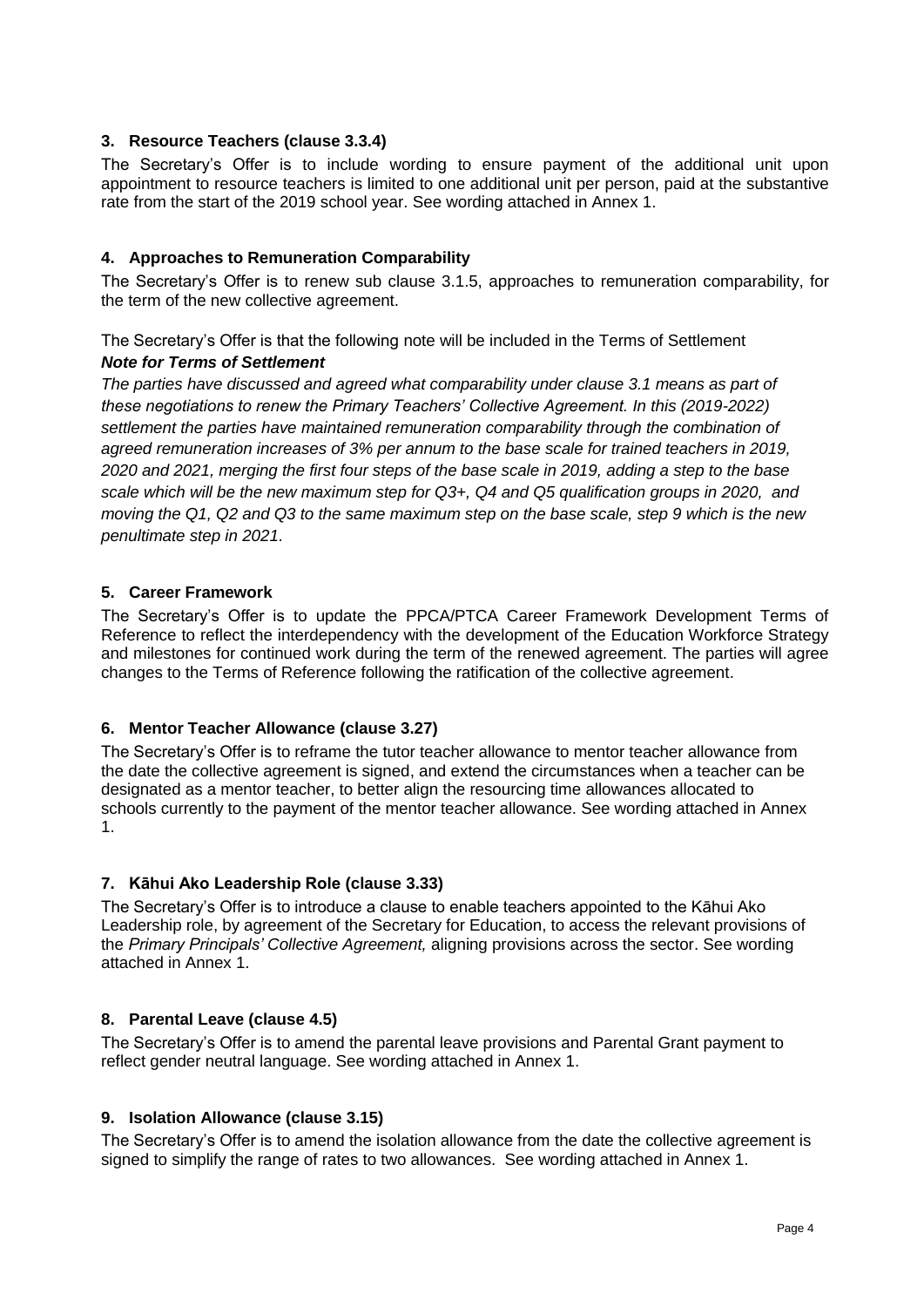- *Note: Puketitiri, Taharoa, Little Barrier Island, Kapiti Island, Kawau Island, Motuihe Island, Motutapu Island, Rakino Island and Rangitoto Island are not included in clause 3.15.4 or 3.15.5 as there is no longer a school at these locations.*
- *Note: Omarama has been deleted from the locations listed in Appendix 1 because it is now in Category 2, i.e. its location is between 101-150kms from a population of greater than 1,500 people.*

### **10. Surplus Staffing**

The Secretary's Offer is to review the surplus staffing provisions to improve the flow and language during the term of the new collective agreement.

#### **11. Additional payment**

The Secretary's Offer is that all full-time teachers covered by the Primary Teachers' Collective Agreement as at 27 February 2019 are entitled to receive a one-off gross payment of \$500. The payment will be pro-rated for part-time teachers based on their full-time teacher equivalent (FTTE) as at 27 February 2019.

Teachers covered by the Primary Teachers' Collective Agreement as at 27 February 2019 and on that day were on approved leave under Part 4 of this collective agreement are entitled, upon application on their return, to receive the one-off gross payment of \$500 on the return to their position providing that they return on or before (*three months from the date of ratification*).

Short-term relievers, as defined in clause 3.23.3, covered by the Primary Teachers' Collective Agreement as at 5pm on the 27 February 2019 shall be entitled to receive the one-off gross payment of \$500 pro-rata based both on their employment status and on the proportion of the total number of school days (140) between 7 March 2018 and 7 December 2018 inclusive, for which they have been employed.

A teacher may not receive more than \$500 gross in total.

### **12. Technical changes**

The Secretary's Offer is to make any technical changes that are mutually agreed prior to the collective agreement going out for ratification.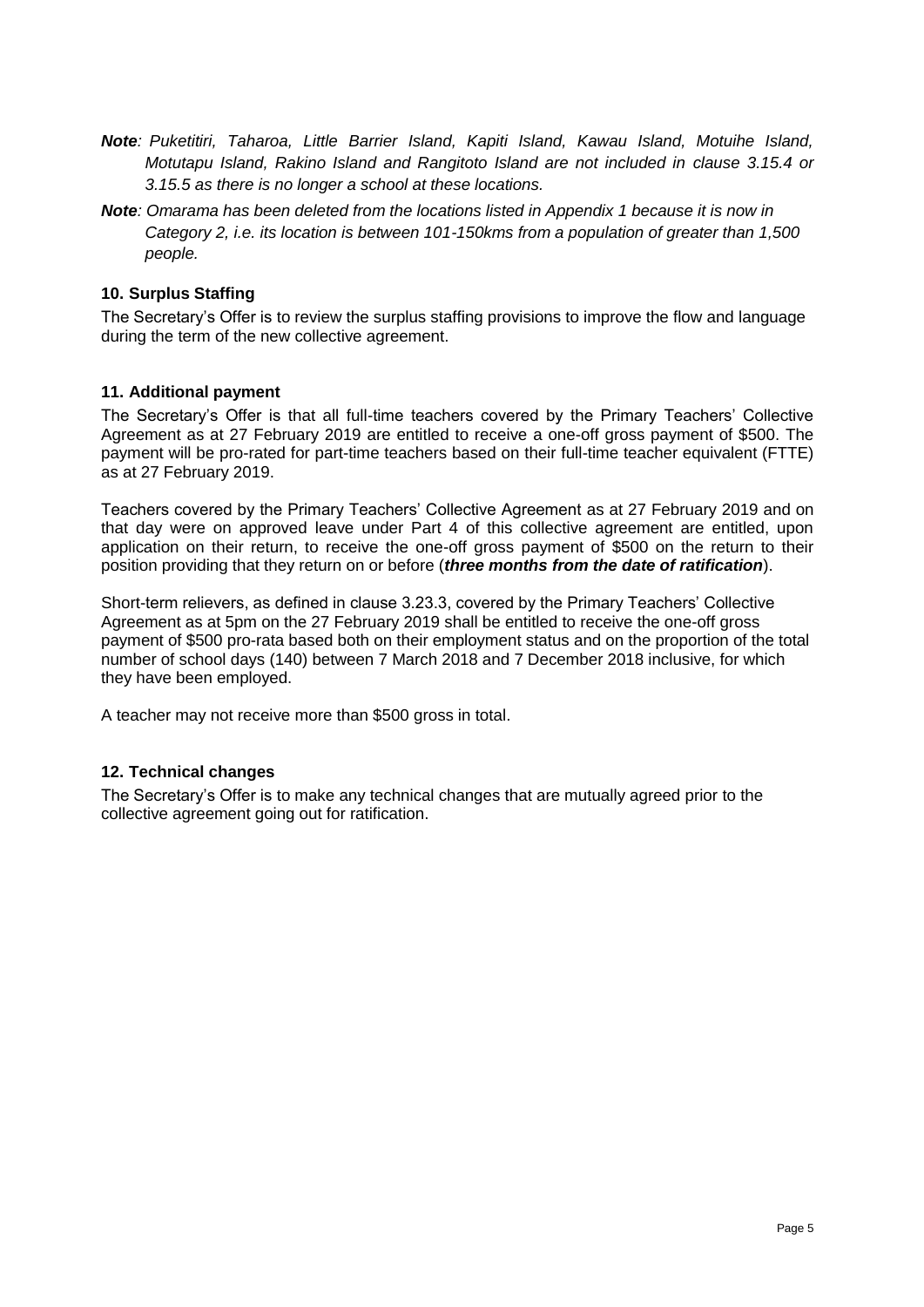#### **3.3.4 Resource Teachers and Regional Health School Teachers - Salary on Appointment**

- (a) All teachers shall be placed on the base salary scale according to previous experience and qualifications;
- (b) All teachers listed in 3.1.8 will be allocated at least one permanent unit upon appointment
- (c) The permanent unit allocated to RT:Lits in 3.3.4 (b) above is subject to 3.3.5A below;
- (d) The permanent unit allocated to RTLB in 3.3.4 (b) above is subject to 3.3.5B below.
- (e) The permanent unit allocated to Resource Teachers Deaf (RTD) and Resource Teachers Vision (RTV) in 3.3.4 (b) above is subject to clause 3.3.5C below.
- (f) For any new appointments on or after [insert date of settlement] if the teacher is employed in more than one position that attracts the unit provided under 3.3.4(b) they will be entitled to a maximum of one permanent unit paid at the substantive rate set out in 3.1.7.

*Note: The permanent unit allocated in 3.3.4(b) is not part of the boards unit entitlement set out in 3.10.1.*

#### **3.3.5A Resource Teachers Literacy (RT:Lit)**

- (a) Teachers appointed to RT: Lit positions will be required to complete the RT: Lit training programme, unless they have
	- (i) Previously been employed as a resource teacher reading (RTR); or
	- (ii) Been given an exemption by the Secretary; or
	- (ii) Already completed the programme.
- (b) Teachers required to complete the training programme will be eligible for the unit from the date they commence the programme.
- (c) Any such teacher who withdraws from the training programme or does not complete the programme within 48 months of appointment to the role will cease to be eligible for the unit.
- (d) All teachers employed as RT:Lits will be automatically eligible for the unit if the training ceases to be provided.

#### **3.3.5B Resource Teachers (RTLB)**

- (a) Teachers appointed to RTLB positions will be required to complete the RTLB training programme, unless they have
	- (i) Been given an exemption by the Secretary; or
	- (ii) Already completed the programme.
- (b) Teachers required to complete the training programme will be eligible for the unit from the date they commence the role.
- (c) Any such teacher who withdraws from the training programme or does not complete the programme within 48 months of appointment to the role will cease to be eligible for the unit.
- (d) All teachers employed as RTLB will be automatically eligible for the unit if the training ceases to be provided.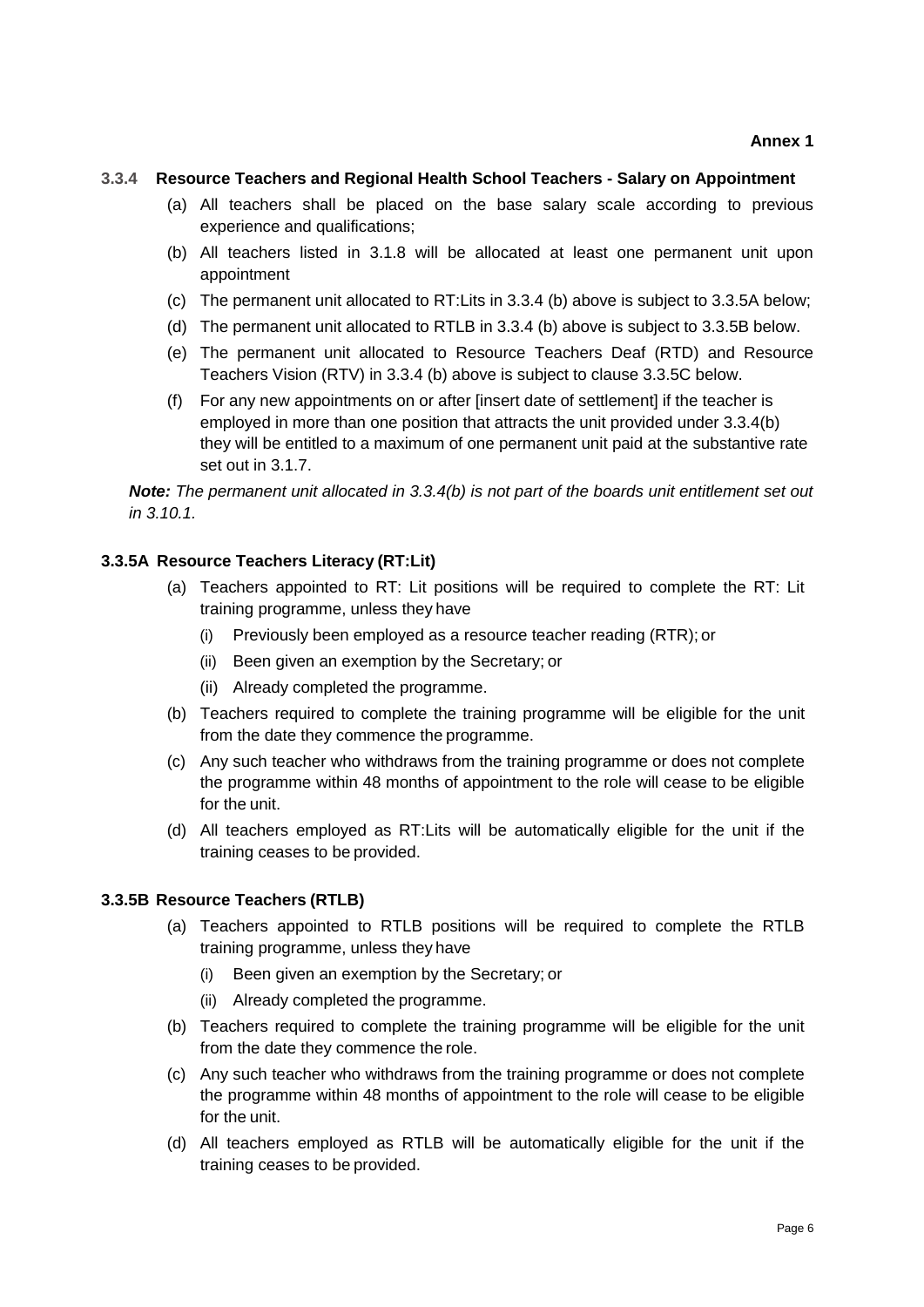## **3.3.5C Resource Teachers Deaf (RTD) and Resource Teachers Vision(RTV)**

- (a) Teachers appointed to RTD and RTV positions will be required to complete a graduate qualification in Special Education (Hearing Impaired) or (Visually Impaired) or any other equivalent qualification specifically focused on teaching of the hearing or visually impaired, unless they:
	- (i) have been given an exemption by the Secretary; or
	- (ii) already hold an applicable graduate qualification as per (a) above.
- (b) Teachers required to complete a graduate qualification as per (a) above, will be eligible for the unit under clause 3.3.4(e) from the date they commence the RTD or RTV role.
- (c) A teacher who does not complete the qualification within 48 months of appointment to the RTD or RTV role will cease to be eligible for the unit under clause 3.3.4(e).
- (d) All teachers employed as RTD or RTV will be automatically eligible for the unit under clause 3.3.4(e) if no graduate programme as per (a) above, is available.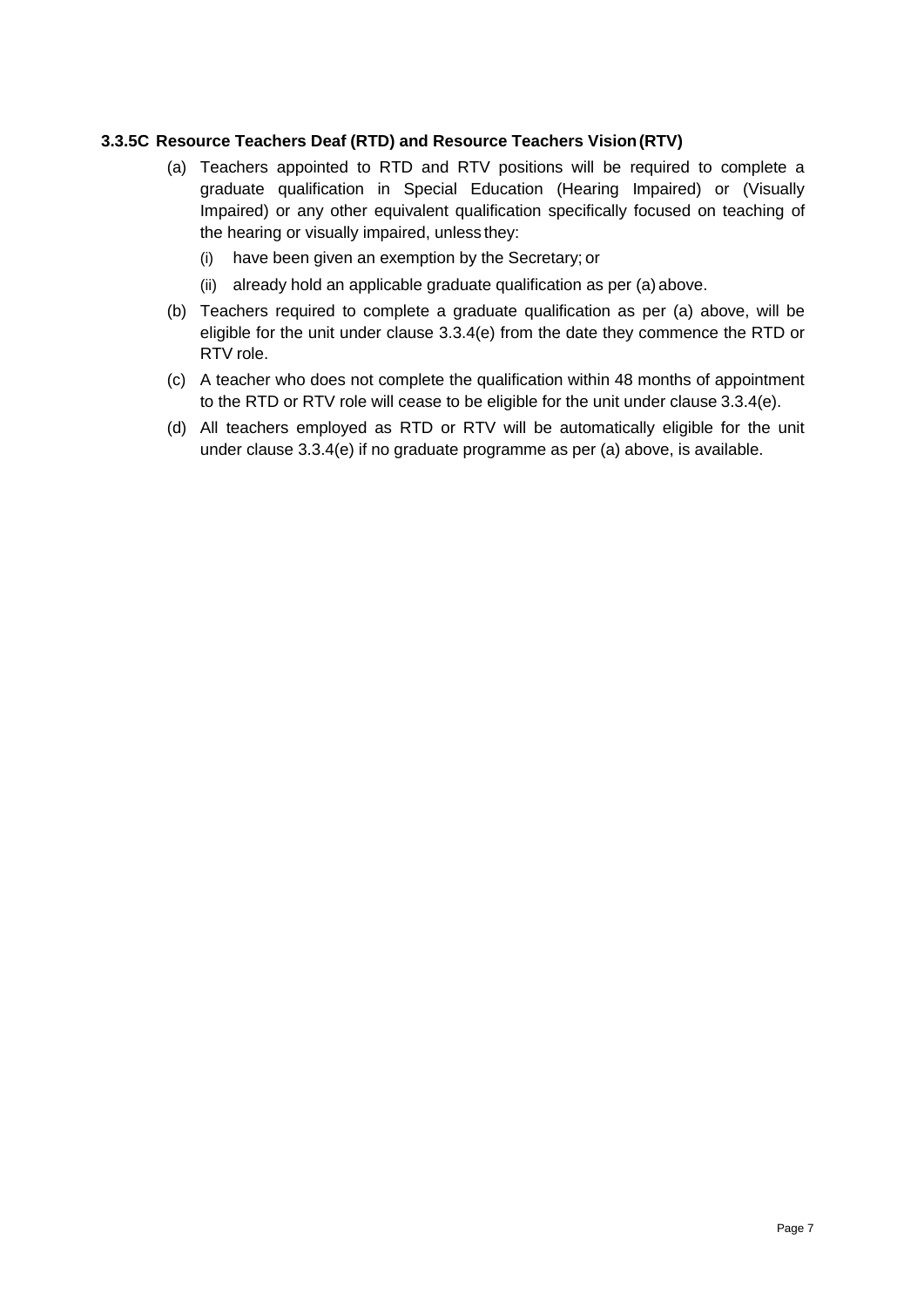### **3.27 Mentor Teacher Allowance**

- 3.27.1 A teacher who has met the fully certificated or the experienced teacher professional standards in this Agreement can be designated a Mentor Teacher for:
	- (a) a provisionally certificated first or second year teacher working towards full certification for up to one school year on each occasion.
	- (b) a beginning teacher with less than two years' experience, for whom the Board is receiving the Beginning Teacher time allowance for the duration of the time allowance.
	- (c) an overseas trained teacher with no teaching experience in New Zealand, for whom the Board is receiving the Overseas Teacher time allowance for the duration of the time allowance.
	- (d) a retrained teacher with less than twelve months' teaching experience after retraining, for whom the Board is receiving the Retrained Teacher time allowance for the duration of the time allowance.
- 3.27.2 The mentor teacher will support the induction and mentoring programme to help newly qualified teachers, overseas teachers or teachers who have retrained to develop effective teaching practices for diverse learners.
- 3.27.3 If the total combined hours of employment of the teacher(s) being mentored are at least 0.8 FTTE the designated mentor teacher will receive a \$4,000 allowance, provided the mentor teacher is not receiving at the same time an allowance payable under the provision of 3.27.4.
- 3.27.4 If the total combined hours of employment of the teacher(s) being mentored are at least 0.5 FTTE but less than 0.8 FTTE the designated mentor teacher will receive a \$1,000 allowance, provided the mentor teacher is not receiving at the same time an allowance payable under the provision of 3.27.3.
- 3.27.5 A mentor teacher will receive one allowance, either under 3.27.3 or 3.27.4, where they are designated to support more than one teacher concurrently.
- 3.27.6 A teacher can only have one designated mentor teacher at any one time.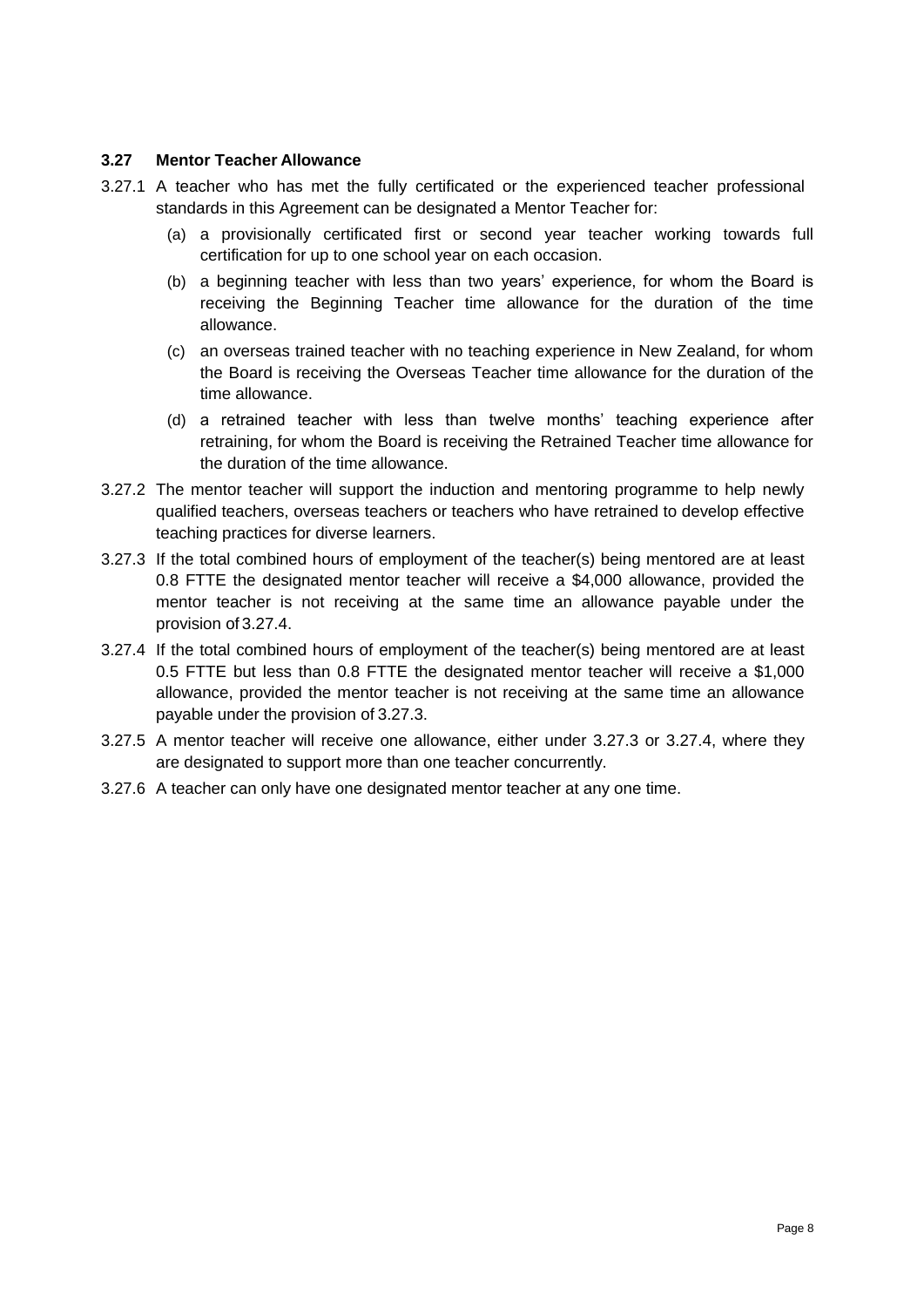# **3.33 Allowances for Community of Learning Leadership Role**

3.33.1 Where the Secretary for Education approves the appointment of a teacher, who is not a principal, to the Community of Learning Leadership role, then for those duties associated with that role, clause 4.6 of the Primary Principals' Collective Agreement shall apply to the teacher, in addition to the relevant provisions of this agreement.

*[Renumber clause 3.33 Allowances for Community of Learning Teacher (between-schools) Role to clause 3.34]*

*[Renumber clause 3.34 Allowances for Community of Learning Teacher (within school) Role to clause 3.35]*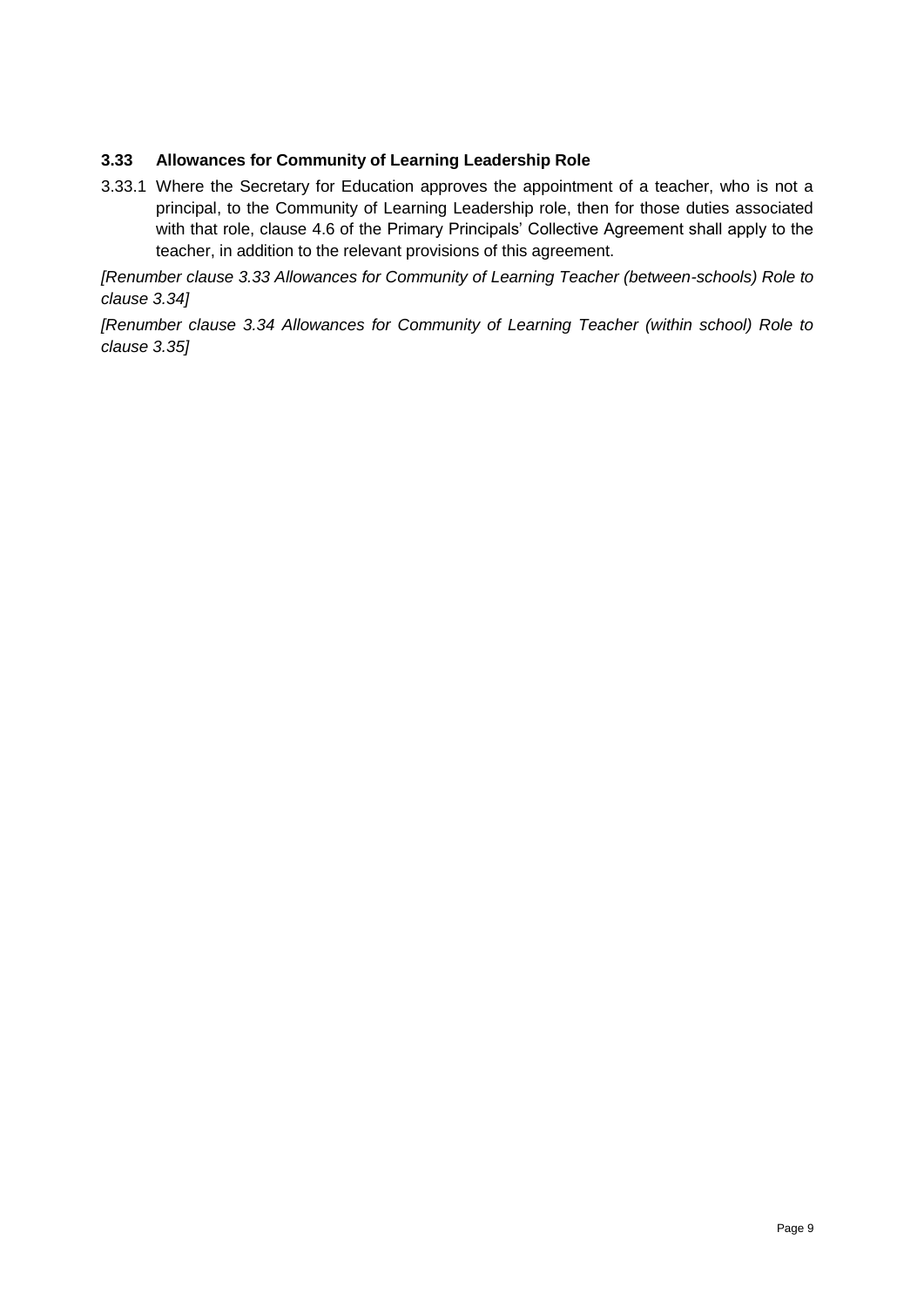## **3.15 Isolation Allowance**

- 3.15.1 An employee whose work requires that they reside for the term of their appointment at an isolated locality as outlined in clause 3.15.5 or 3.15.6 below, will receive an isolation allowance.
- 3.15.2 The allowance is not payable to short-term relievers defined in 1.6.9.
- 3.15.3 An isolation allowance will be paid fortnightly and during:
	- (a) Periods of annual leave, whether or not the employee remains in the isolated locality;
	- (b) Any absence from the isolated locality on sick leave or other paid leave of up to seven consecutive days;
	- (c) Periods where an employee is required to work at another locality for up to seven consecutive days.
- 3.15.4 Part-time employees will be paid the isolation allowance on a pro ratabasis.
- 3.15.5 For an employee whose full-time residence is:
	- (a) in a locality with a population of less than 300 that is also between 60kms and 150kms (inclusive) from a population centre of more than 1,500 people; or
	- (b) in one of the following locations Aranga, Arohena, Glenorchy, Hauturu, Hawea Flat, Horeke, Kawhia, Makahu, Ohuka, Ongarue, Papanui Junction, Peria, Piri Piri, Rere, Ruakituri, Te Akau or Waikaretu; or
	- (c) located on Matakana Island or Waiheke Island
	- the rate of the allowance shall be \$1,200 per annum.
- 3.15.6 For an employee whose full-time residence is:
	- (a) in a locality with a population of less than 300 that is also more than 150kms from a population centre of more than 1,500 people; or
	- (b) located on Great Barrier Island or Stewart Island

the rate of the allowance shall be \$2,200 per annum.